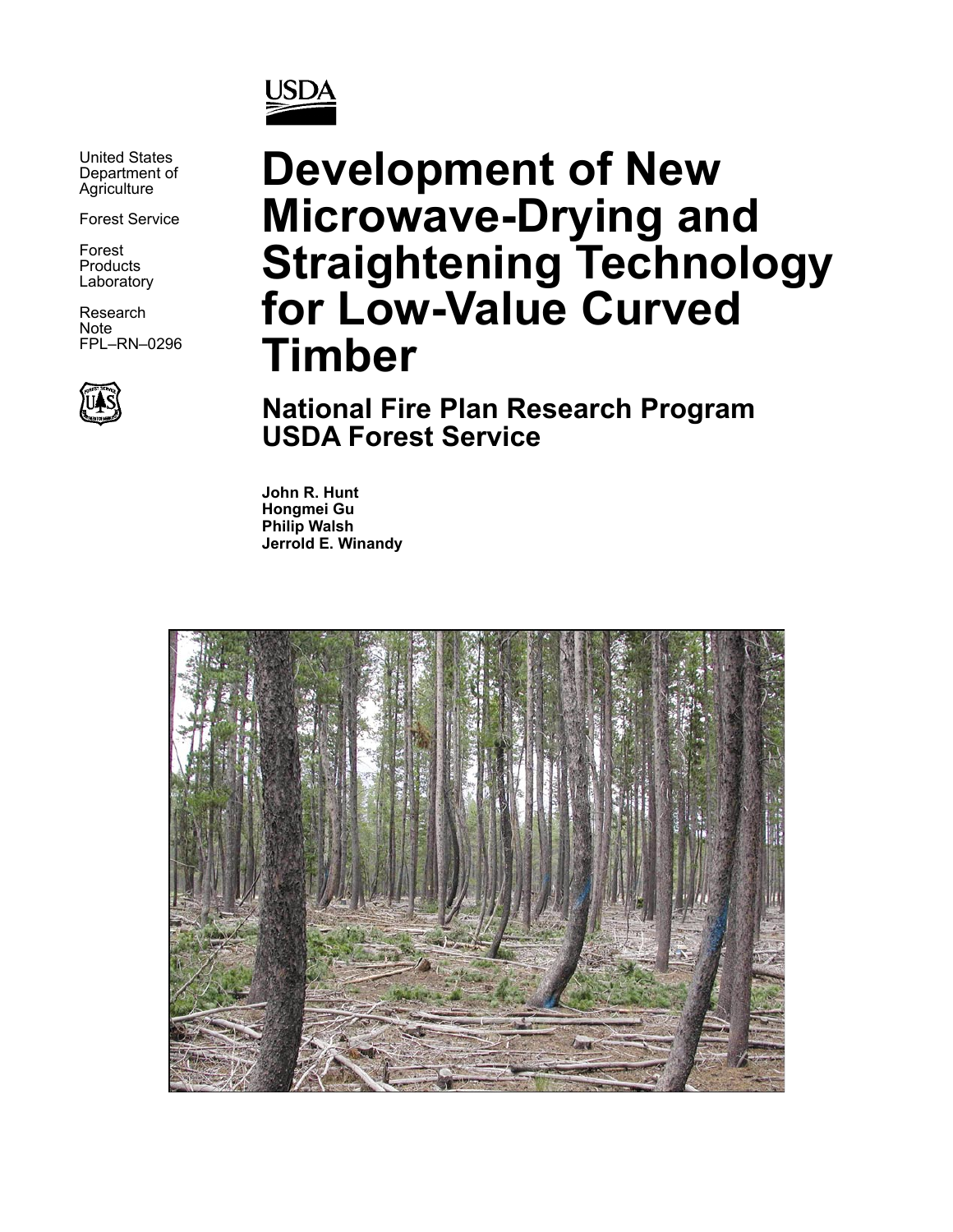#### **Abstract**

A considerable amount of small-diameter, branched, or curved timber is currently left standing, bucked and left on the ground, chipped, or burned after logging or thinning operations. Most North American mills are not equipped to handle this low-value material. In many areas of the western United States, such forest residue does not decompose and becomes susceptible to forest insects or disease, especially if the material is partially damaged or injured during logging. The USDA Forest Service Forest Products Laboratory is conducting a comprehensive research program to add value to biomass derived from small-diameter, branched, and curved timber. This paper describes the development of new microwave-drying and straightening technology.

Keywords: wood-based, structural, small-diameter, forest fuel, fuel reduction, composite, thermal softening, microwave heating.

#### May 2005

Hunt, John F.; Gu, Hongmei; Walsh, Philip; Winandy, Jerrold E. 2005. Development of New Microwave-Drying and Straightening Technology for Low-Value Curved Timber. Research Note FPL-RN-0296. Madison, WI: U.S. Department of Agriculture, Forest Service, Forest Products Laboratory.  $4 \overrightarrow{p}$ .

A limited number of free copies of this publication are available to the public from the Forest Products Laboratory, One Gifford Pinchot Drive, Madison, WI 53726–2398. This publication is also available online at www.fpl. fs.fed.us. Laboratory publications are sent to hundreds of libraries in the United States and elsewhere.

The Forest Products Laboratory is maintained in cooperation with the University of Wisconsin.

The United States Department of Agriculture (USDA) prohibits discrimination in all its programs and activities on the basis of race, color, national origin, sex, religion, age, disability, political beliefs, sexual orientation, or marital or familial status. (Not all prohibited bases apply to all programs.) Persons with disabilities who require alternative means for communication of program information (Braille, large print, audiotape, etc.) should contact the USDA's TARGET Center at (202) 720–2600 (voice and TDD). To file a complaint of discrimination, write USDA, Director, Office of Civil Rights, Room 326-W, Whitten Building, 1400 Independence Avenue, SW, Washington, DC 20250–9410, or call (202) 720–5964 (voice and TDD). USDA is an equal opportunity provider and employer.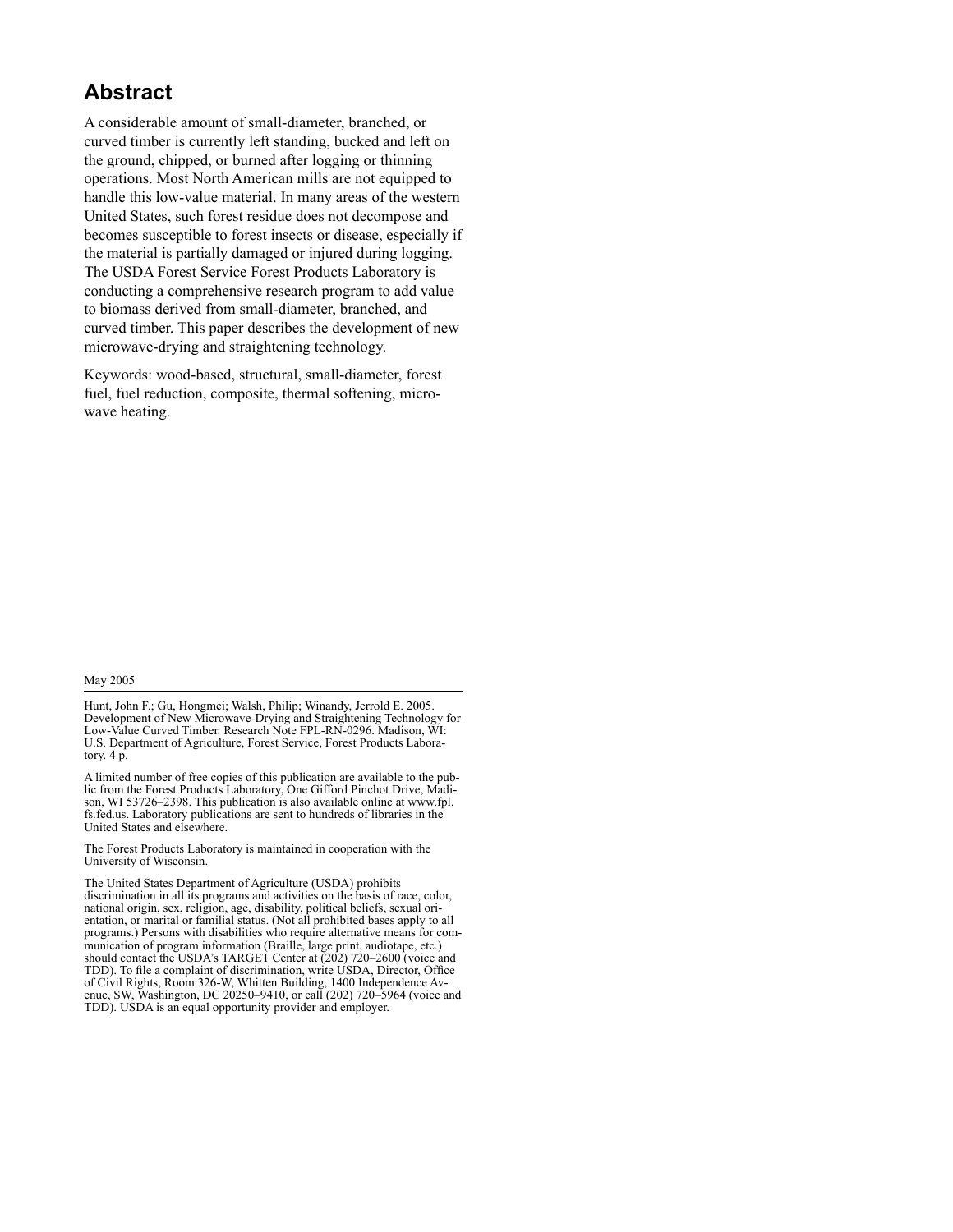## **Development of New Microwave-Drying and Straightening Technology for Low-Value Curved Timber**

### **National Fire Plan Research Program, USDA Forest Service**

**John F. Hunt,** Research Mechanical Engineer **Hongmei Gu,** Research Post-Doctoral Fellow **Philip Walsh,** Mechanical Engineer **Jerrold E. Winandy,** Project Leader Forest Products Laboratory, Madison, Wisconsin

#### **Introduction**

"Whole site" forest management promotes sustainable forests and reduces insect infestation, disease, and forest fires. Utilization research at the Forest Products Laboratory (FPL), funded under the USDA Forest Service National Fire Plan (Hunt 2000), is developing economically viable processes and products that can utilize small-diameter timber, forest undergrowth, and whole tree trimmings from logging operations. The overall goal of this project is to help maintain healthy and sustainable forests by developing uses for low- or no-value curved and cull small-diameter trees (Hunt and Winandy 2002). Several technologies are being combined to determine if this material can be used for valueadded structural products (Hunt and Winandy 2002, 2003). Economical options for low-value material encourage rural development and reduce costs to the Federal government in terms of improved forest ecosystem health and mitigation of fire risk.

This paper describes recently developed technology for microwave-drying and straightening of curved lumber (Fig. 1). At this time, the laboratory-scale technology processes one board at a time. However, larger machines with greater capacity seem plausible given the development of a fundamental understanding of the critical physical and engineering concepts involved in this new process.

#### **Background**

In living trees, warp is primarily caused by compression wood in softwood and tension wood in hardwood. In lumber, warp takes four forms: bow, crook, cup, and twist. Bow is defined as a deviation flatwise from a straight line drawn from end to end of a piece (Fig. 2a). Crook is a deviation edgewise from a straight line drawn from end to end of a piece (Fig. 2b) (Southern Pine Inspection Bureau 1977).



**Figure 1—Low-value curved wood from thinned stand: (a) small-diameter curved and cull material left after logging; (b) curved material removed from woods for project. Curvature and cull features render trees valueless for standard sawing practices.**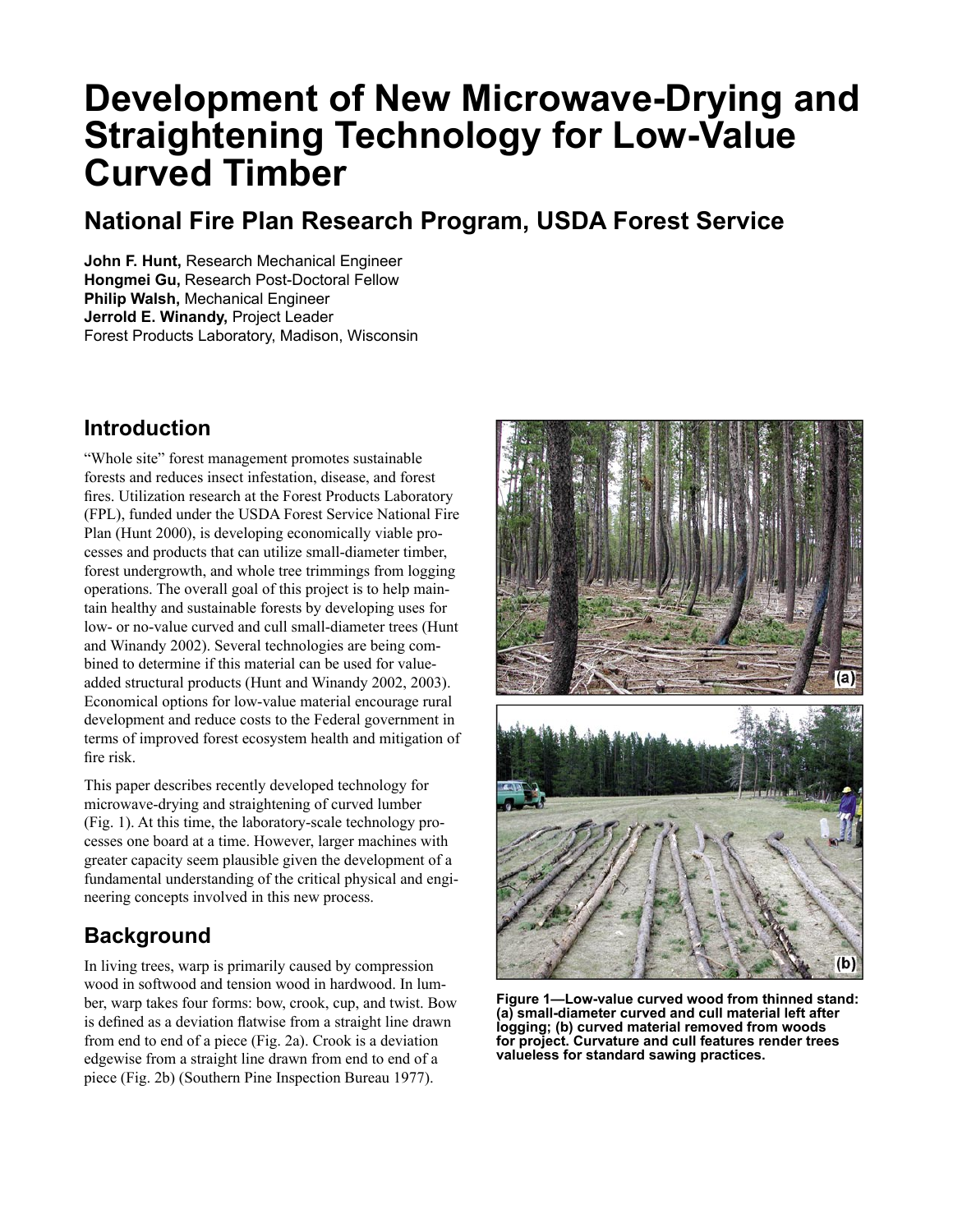

**Figure 2—Schematic of bow and crook measurement.** 



**Figure 3—Internal view of microwave drying chamber showing pressing bars used to straighten and hold curved lumber during drying.**

One FPL project involves the utilization of small-diameter, bowed timber in laminated structural lumber by developing new sawing, drying, straightening, and laminating processes (Hunt and Winandy 2003). Current research is exploring alternative methods to reduce the curved shape of cut boards through the use of microwave heating and longitudinal compressive clamping during drying. We are developing a prototype microwave press-dryer (Fig. 3), with both integrated compressive restraint and microwave heating, capable of straightening curved sawn lumber during the drying process. While research and development work is ongoing, advancements in microwave drying and straightening technology have already been achieved.

### **Objective**

Our goal was to straighten the curved boards in the drying process using a newly developed microwave dryer and lumber straightener (Figs. 3 and 4). The objective of this paper is to document the recently developed equipment and show its capabilities.

#### **Material and Methods**

Several single-curved 102-mm- (4-in.-) thick lodgepole pine (*Pinus cortina*) slabs were shipped to FPL for microwave drying and straightening. Approximately 2.4-m- (8-ft-) long boards were curve-sawn green from the slabs and stored at 2°C (36°F), 82% relative humidity, for about 2 years before testing. The 2.4-m (8-ft) boards were cut into 1.2-m- (4-ft-) long boards before testing to fit the microwave dryer.

In this first series of microwave drying and straightening tests, we examined two parameters—initial heating temperature and pressing time—on the effect of straightening a 1.2-m- (4-ft-) long curved board. The experiment was designed with three levels for each parameter:

**Temperature**—(1) No heating before pressing, (2) heating to 98°C (208°F) by microwaves before pressing, and (3) heating to 140°C (284°F) by microwaves in a pressurized chamber before pressing.

**Pressing time**—5 s, 5 min, and 15 min.

Boards were pressure soaked with water before testing to bring moisture content to near fully saturated conditions. We also subjected a dry board to a combined heating and pressing schedule to explore more efficient and effective ways for straightening.

#### **Results and Discussion**

Both heating temperature and pressing time had significant effects on straightening of the boards. The higher initial heating temperature and longer pressing times resulted in



**Figure 4—Drying chamber pressing bars in three positions: (left to right) open, half closed, and closed.**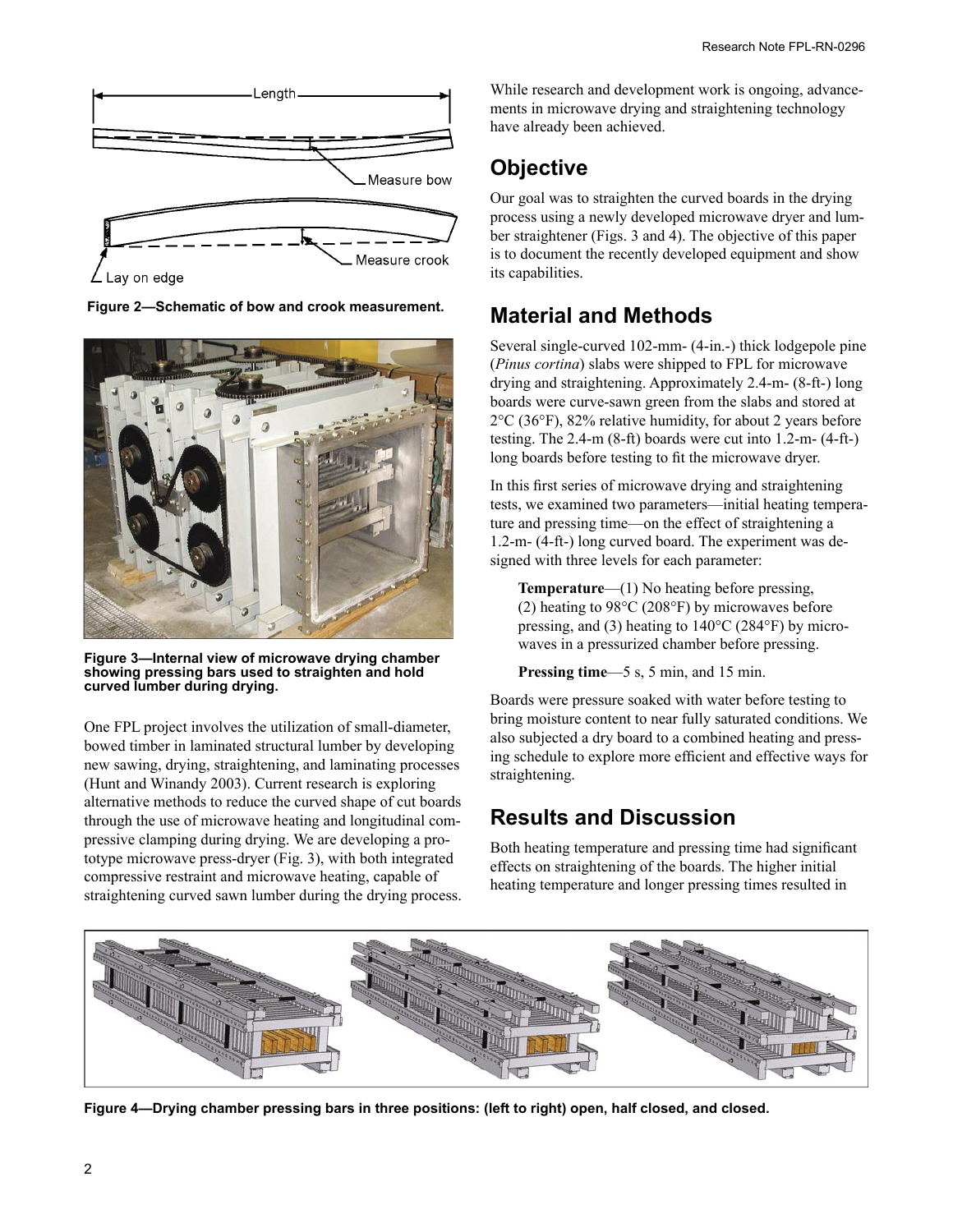

**Figure 5—Deflection change in curvature under different heating and pressing conditions.**

better straightening. Figure 5 shows changes in curvature with different heating temperatures and pressing times. Three samples were tested for each conditioning, except for the 5-s press, where fewer replicates were used. Microwave heating a board to a high temperature may thermally plasticize wood components, such as lignin and hemicellulose,

causing these components to "flow" and the material to be easily pressed into the desired shape. Pressing for a longer time provides a chance for the thermally softened lignin and hemicellulose to cool and set while in the straightened form.

Figures 6 and 7 show test boards processed by two different microwave heating and pressing approaches. Compressive pressing without microwave heating had virtually no effect on straightening the lumber (Fig. 6). In contrast, initial heating to a high temperature, followed by compressive pressing, was effective in reducing the curvature (Fig. 7).

The result of processing a dry board (8% moisture content) by a combined heating and pressing schedule were impressive (Fig. 8b). After removal from the microwave chamber, the straightened specimen was exposed on a laboratory workbench for about 48 h at approximately 20°C (68°F) and 25% to 35% relative humidity. The specimen remained straight, as shown in Fig. 8c; visual examination revealed no damage (e.g., cracking or splitting) of the board.



**Figure 6—Effect of compressive pressing (15 min) without initial microwave heating on bow of 1.2-m- (4-ft-) long board with 6.5% initial bow: (a) before pressing; (b) immediately after removal from microwave chamber. Board showed virtually no reduction in bow.**



**Figure 7—Effect of initial microwave heating to 140°C (284°F) in pressurized chamber and subsequent compressive pressing for 15 min on bow of 1.2-m- (4-ft-) long board with 7.5% initial bow: (a) before microwave heating; (b) immediately after removal from microwave chamber. Board showed approximately 50% reduction in bow.**